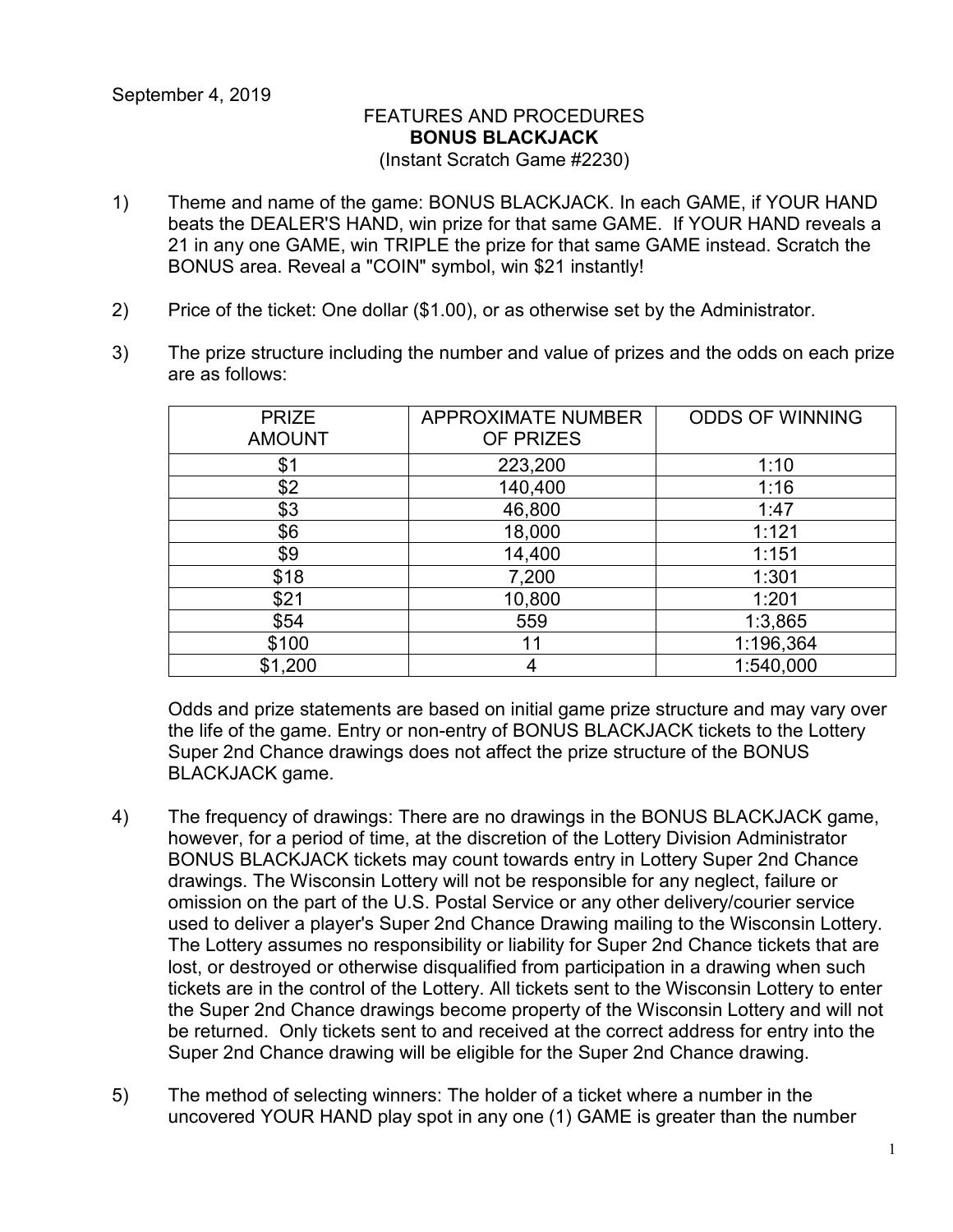shown in the uncovered DEALER'S HAND play spot for that same GAME shall win the prize amount corresponding to that same GAME. The holder of a ticket where the number in the uncovered YOUR HAND play spot is twenty-one (21) in any one (1) GAME shall automatically win three (3) TIMES the corresponding prize amount for that same GAME regardless of the number shown in the uncovered DEALER'S HAND play spot for that same GAME. Each GAME is played separately.

BONUS: The holder of a ticket showing a "COIN" play symbol in the uncovered BONUS area shall win twenty-one dollars (\$21) automatically.

- 6) The method of making payment to winners:
	- A. Submission of the original ticket (not a copy), as provided below, shall be the sole method of claiming a prize.
	- B. Payment of prizes under six hundred dollars (\$600) may be made by presenting the ticket for validation and payment to any Wisconsin Lottery retailer by the claim deadline under 6(G).
	- C. The original winning ticket must be signed by a single human being. For-profit and non-profit entities, trusts, and other non-human beings are not eligible to play or claim a prize in this game. Payment of any prize totaling five hundred thousand, nine hundred ninety-nine dollars (\$500,999) or less may be made by either 1) signing the back of the original winning ticket, completing a Lottery claim form and presenting it in person to any Lottery office for validation and payment by the claim deadline under section 6(G), or 2) by signing the back of the original winning ticket, completing a Lottery claim form and mailing it for validation and payment to Lottery Headquarters in Madison. If claiming a prize by mail, the original winning ticket and Lottery claim form must be mailed to Lottery Headquarters in Madison in a properly addressed envelope with the postage duly prepaid by the claim deadline under section 6(G). Payment of any prize totaling five hundred and one thousand dollars (\$501,000) or more must be made by signing the back of the original winning ticket, completing a Lottery claim form and presenting it in person to the Lottery Headquarters in Madison for validation and payment by the claim deadline under section 6(G). Personal appearance may be waived at the Lottery Division Administrator's sole discretion.
	- D. Tickets are void if stolen, unissued, mutilated, altered, counterfeit, or otherwise fail validation tests. The Lottery at its sole discretion reserves the right to pay any mutilated ticket based upon the facts and circumstances of the particular claim. Such action by the Lottery is final and non-reviewable.
	- E. Tickets are void if misprinted. "Misprinted" means any mistake or difference from the original ticket or game specifications of any kind in the printing, manufacturing, packaging or other processing related to the production or distribution of the ticket caused by the raw materials, processes or handling of the ticket until its ultimate sale to the consumer/player. "Misprinted" includes but is not limited to the tickets being unreadable, misregistered, defective, or multiply printed. Also, "misprinted" includes errors in the computer software, computer